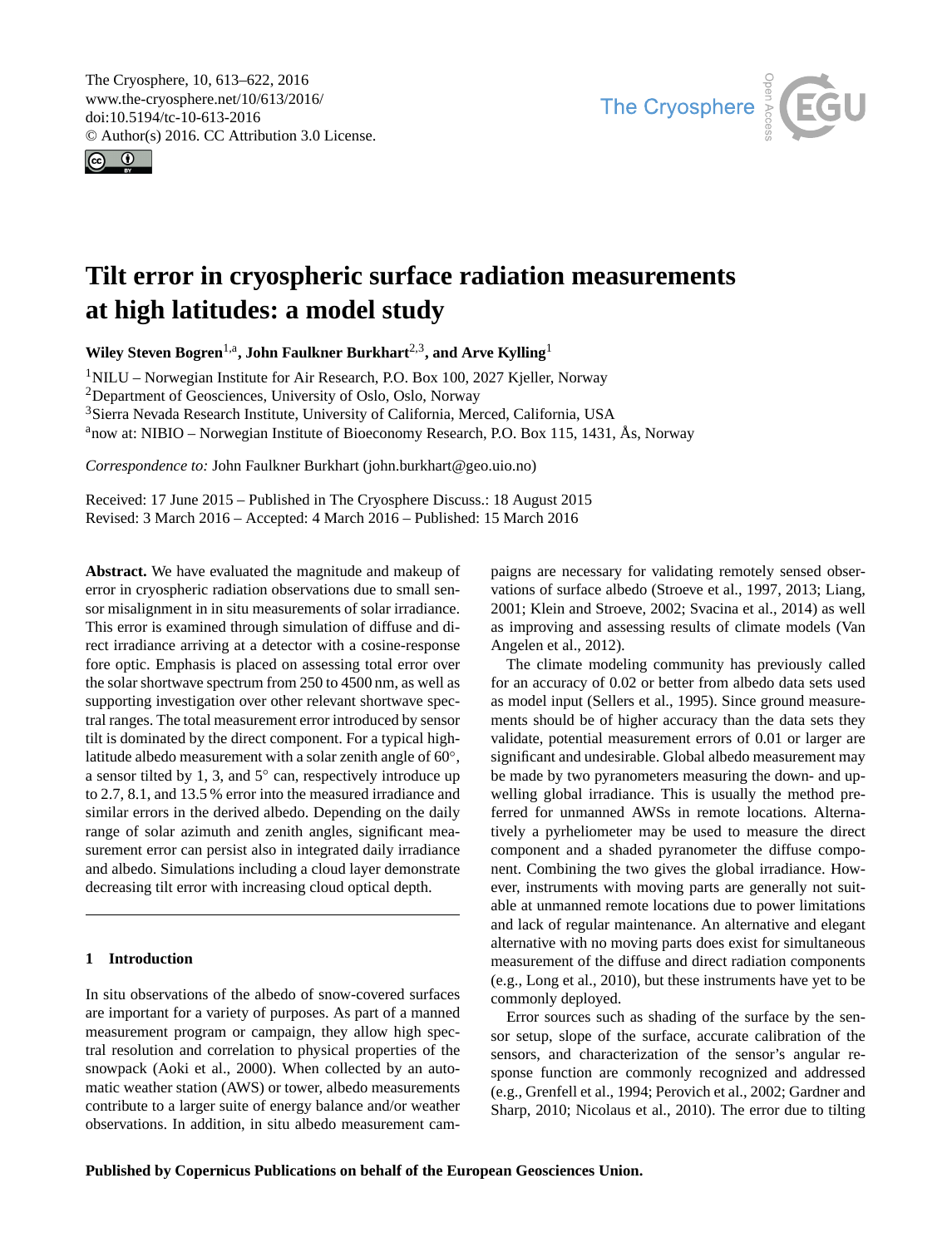of the sensor is rarely discussed. In perhaps the most thorough uncertainty analysis of solar irradiance measurements, [Bernhard and Seckmeyer](#page-8-10) [\(1999\)](#page-8-10) estimated that the optics of an irradiance meter may be leveled to a standard uncertainty of ±0.1 ◦ , resulting in 0.2 % uncertainty in the irradiance for a solar zenith angle of 60° and a wavelength of 400 nm. However, [Stroeve et al.](#page-8-11) [\(2006\)](#page-8-11) estimate the uncertainty in the AWS in situ albedo to be 0.035. The AWS instruments lack leveling certainty to reliably gauge sub-diurnal albedo variability and in the ablation zone, leveling errors up to 40◦ have been experienced. [Stroeve et al.](#page-8-12) [\(2001\)](#page-8-12) acknowledge that "the primary source of error in the measurement of surface albedo is instrument level". However, they do not quantify this error for the instrument they use in their intercomparison between in situ and Advance Very High Resolution Radiometer (AVHRR)-derived surface albedo over Greenland. Other errors include imperfect cosine response, frost, and reflections/shadows.

In manned campaign settings, sensors are often removed from their mounting for safe transport to and from the measurement site. In order to achieve level irradiance measurements, the sensors must be mounted in proper orientation quickly and firmly, and the stand itself must be positioned and leveled with minimal disturbance to the snowpack beneath the sensors. For permanent installations, wind and changes in surface conditions (melting snow and ice) may change the sensor orientation. Achieving level measurement is even more difficult on a moving platform in turbulent conditions, such as a boat, ice buoy, or small aircraft. Fortunately, such platforms often maintain an excellent record of orientation which can be used to assess uncertainty in irradiance and albedo measurements, and when necessary correct them to some degree.

Several studies recognize the tilt error problem and some propose strategies to correct for tilt errors. Some of these studies are listed in Table [1.](#page-2-0) The tilt correction methods include correction for level errors during site visits [\(Stroeve](#page-8-12) [et al.,](#page-8-12) [2001\)](#page-8-12); averaging over 24 h [\(Stroeve et al.,](#page-9-0) [2013\)](#page-9-0); correction of direct beam contribution to the irradiance [\(Van As,](#page-9-3) [2011\)](#page-9-3); model for tilt correction based on independent leveled measurements [\(Weiser et al.,](#page-9-4) [2015\)](#page-9-4); retrospective, iterative, geometry-based (RIGB) analysis to retrieve tilt and rotation by comparing simulations and measurements for temporal shifts [\(Wang et al.,](#page-9-5) [2015\)](#page-9-5).

The intention of this study is to present the first thorough quantification of the potential error in irradiance measurements from sensor orientation, considering separately the error in measured diffuse and direct irradiance, and the combined total error in tilted sensor measurements. Our aim is to highlight the potential significance of an error term that is relatively straightforward to mitigate, and thus more readily achieve stated objectives of making reflectance measurements with an accuracy of better than 0.02 in order to provide useful validation data for remote sensing platforms. The error is calculated by using a radiative transfer model to simulate the radiance field over a surface with a spectral albedo representative for snow. The radiance field is used together with an instrument leveling model to simulate the effect of leveling errors on measured irradiance as described in Sect. [2.](#page-1-0) The results from the simulations are presented in Sect. [3.](#page-4-0) In Sect. [4](#page-6-0) we discuss the limitations and implications of these results, as well as recommendations for addressing this large source of measurement uncertainty. Conclusions are given in Sect. [5.](#page-7-0)

## <span id="page-1-0"></span>**2 Methods**

The surface albedo  $A(\lambda)$  at wavelength  $\lambda$  is defined as the ratio between the upwelling,  $E^{\dagger}(\lambda)$ , and downwelling,  $E^{\downarrow}(\lambda)$ , irradiances at the surface:

<span id="page-1-1"></span>
$$
A(\lambda) = \frac{E^{\uparrow}(\lambda)}{E^{\downarrow}(\lambda)}.
$$
 (1)

The global albedo  $A_g$  is defined as

$$
A_{\rm g} = \frac{\int_0^\infty E^\dagger(\lambda) d\lambda}{\int_0^\infty E^\downarrow(\lambda) d\lambda},\tag{2}
$$

and the albedo measured by typical shortwave irradiance detectors:

$$
A_{\rm SW} = \frac{\int_{250}^{2500} E^{\dagger}(\lambda) d\lambda}{\int_{250}^{2500} E^{\downarrow}(\lambda) d\lambda}.
$$
 (3)

Furthermore, we calculate the ultraviolet (UV) and visible albedo by integrating between 250 and 900 nm.

$$
A_{\rm vis} = \frac{\int_{250}^{900} E^{\uparrow}(\lambda) d\lambda}{\int_{250}^{900} E^{\downarrow}(\lambda) d\lambda}
$$
(4)

The daily integrated albedo is calculated following [Stroeve](#page-8-11) [et al.](#page-8-11) [\(2006\)](#page-8-11):

$$
A_i = \frac{\sum E^{\uparrow}}{\sum E^{\downarrow}},\tag{5}
$$

where the sum is over 24 h. Here and below we omit the  $\lambda$ dependence for simplicity, but, unless otherwise noted, it is implicitly included in all relevant quantities.

The upwelling and downwelling irradiances are defined as

$$
E^{\uparrow} = \int_{0}^{2\pi} d\phi \int_{-\pi/2}^{0} L(\theta, \phi) \cos \theta \sin \theta d\theta
$$
 (6)

<span id="page-1-2"></span>
$$
E_{\mathbf{h}}^{\downarrow} = E_0^{\text{sur}} \cos \theta_0 + \int_0^{2\pi} d\phi \int_0^{\pi/2} L(\theta, \phi) \cos \theta \sin \theta d\theta, \tag{7}
$$

where  $L(\theta, \phi)$  is the radiance for polar angle  $\theta$  and azimuth angle  $\phi$ , and  $E_0^{\text{sur}}$  is the direct solar flux at the surface. The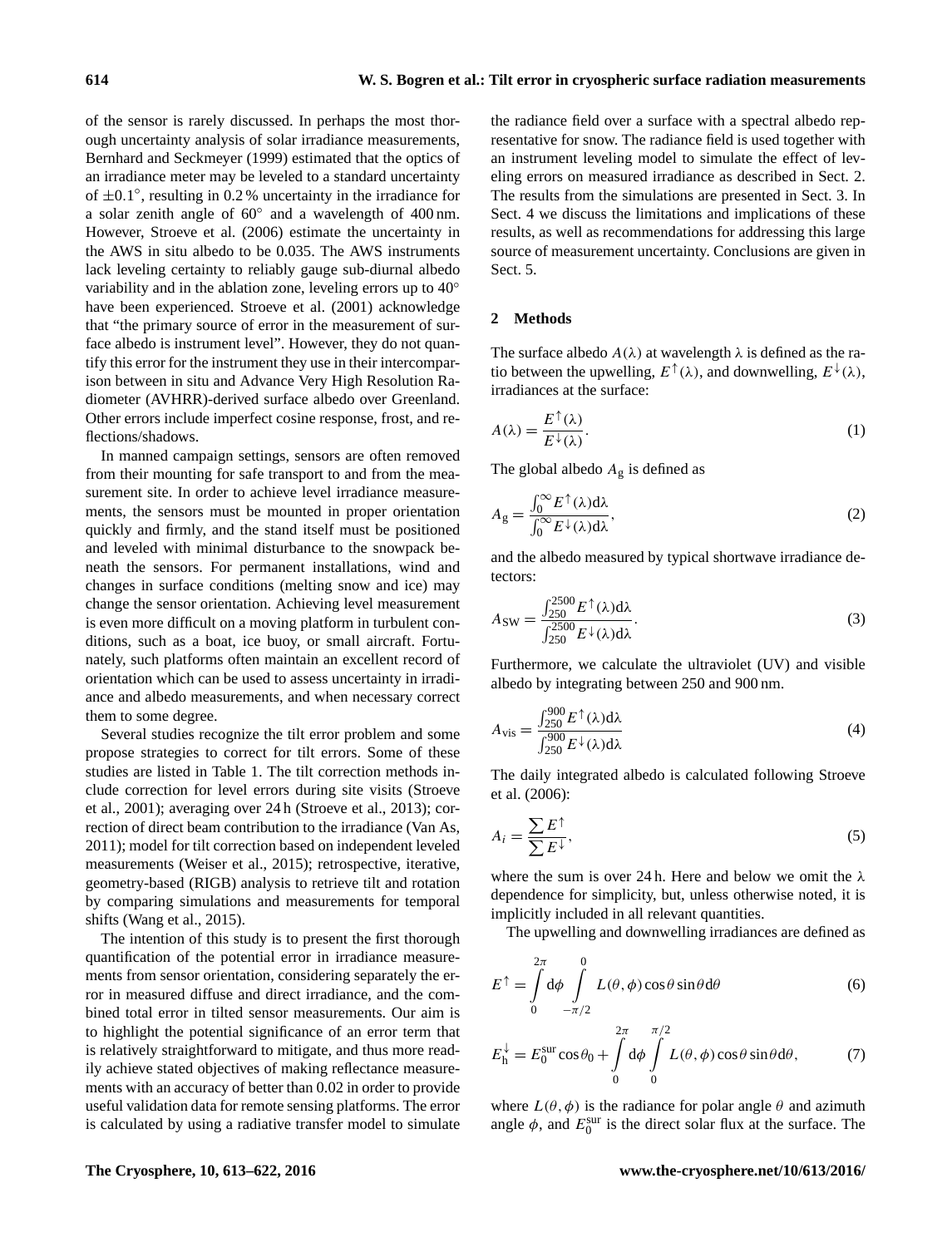<span id="page-2-0"></span>**Table 1.** Examples of tilt correction strategies.

| Reference                     | Instrument | Tilt correction                              | Comments                                   |
|-------------------------------|------------|----------------------------------------------|--------------------------------------------|
|                               |            |                                              |                                            |
| Long et al. $(2010)$          | SPN1       | Use measured diffuse<br>and direct radiation |                                            |
| Oerlemans and Klok (2002)     | <b>AWS</b> | No correction                                | Tilt assumed to be<br>parallel to surface  |
| Stroeve et al. (2001)         | <b>AWS</b> | Correct level error<br>during site visits    |                                            |
| Stroeve et al. (2013)         | <b>AWS</b> | 24 h mean                                    | Miss daily albedo variability              |
| Van As $(2011)$               | <b>AWS</b> | Direct beam                                  |                                            |
| Van den Broeke et al. (2004a) | <b>AWS</b> | 24 h mean                                    | Miss daily albedo variability              |
| Weiser et al. $(2015)$        | $AWS+BSRN$ | Model- and<br>measurement-based              | Requires additional<br>leveled instrument. |
| Wang et al. (2015)            | AWS        | Geometry-based                               |                                            |

AWS: automated weather station. BSRN: Baseline Surface Radiation Network. SPN1: total/diffuse radiometer

subscript h in  $E_h^{\downarrow}$  $\hat{h}$  indicates that the irradiance is calculated with respect to the horizontal. Equation [\(1\)](#page-1-1) implies a leveled instrument with perfect cosine response. For an unleveled instrument the downwelling irradiance is

$$
E_t^{\downarrow} = E_0^{\text{sur}} \cos(\theta_0 - \theta_t \cos \phi_t) + \int_0^{2\pi} d\phi \int_{\Delta \theta}^{\pi/2 + \Delta \theta}
$$
  

$$
L(\theta, \phi) \cos \theta \sin \theta d\theta,
$$
 (8)

where  $\Delta\theta$  is the angle the instrument is tilted,  $\theta_t = \pi/2 + \Delta\theta$ , and  $\phi_t$  is the relative azimuth angle of the sensor tilt to the sun. The subscript t thus refers to tilted quantities.

The difference between  $E_h^{\downarrow}$  $E_t^{\downarrow}$  and  $E_t^{\downarrow}$  will impact measurement of the albedo, assuming negligible tilt error effect in  $E^{\uparrow}$ . To assess this impact, simulations of the radiance  $L(\theta, \phi)$  were carried out for different solar angles and measurement geometries.

#### **2.1 Radiative transfer model**

The uvspec program from the libradtran software package [\(Mayer and Kylling,](#page-8-14) [2005;](#page-8-14) [Emde et al.,](#page-8-15) [2015\)](#page-8-15) was used to simulate the radiance  $L(\theta, \phi)$ . Trace gas concentrations were taken from the subarctic summer atmospheric profile [\(An](#page-8-16)[derson et al.,](#page-8-16) [1986\)](#page-8-16). The surface was assumed to be Lambertian and a spectral surface albedo representative for pure snow was used [\(Wiscombe and Warren,](#page-9-7) [1980\)](#page-9-7) unless otherwise noted. For both global (250–4500 nm) and shorter (250– 900 nm and 250–2500 nm) spectral intervals the spectral resolution and dependence of trace gases were taken from the correlated-k distribution of [Kato et al.](#page-8-17) [\(1999\)](#page-8-17). Aerosol was not included. Clouds were included for sensitivity tests and their impact is discussed in Sect. [3.4.](#page-5-0) The 1-D radiative transfer equation is solved by the DIScrete-Ordinate-method Radiative Transfer (DISORT) solver with 32 streams in pseudospherical geometry [\(Stamnes et al.,](#page-8-18) [1988;](#page-8-18) [Buras et al.,](#page-8-19) [2011;](#page-8-19) [Dahlback and Stamnes,](#page-8-20) [1991\)](#page-8-20). The radiative transfer model computes both the direct and the multiple scattered diffuse radiation,  $L(\theta, \phi)$ . In these numerical experiments the angular resolution of the latter is at quarter degree resolution for both azimuth  $(\theta)$  and polar  $(\phi)$  angles. The libradtran radiative transfer model has been compared and validated against both other models and measurements. A summary of these are given in [Mayer and Kylling](#page-8-14) [\(2005\)](#page-8-14).

## <span id="page-2-1"></span>**2.2 Tilt calculation**

The angres tool from the libradtran package was used to simulate the response of a tilted and rotated irradiance sensor. The angres tool takes as input a radiance field  $(L(\theta, \phi))$  and an angular response function representing the instruments angular response. The integral in Eq. [\(8\)](#page-2-1) is then performed for the tilted and rotated response function. The sensor was rotated from 0 to 180° relative azimuth at 2.5° intervals. The rotations were performed for sensor tilts of 1, 3, and 5°.

For all simulations the sensor angular response was modeled as a perfect cosine function, although it is well known that real angular responses of irradiance meters do deviate from a true cosine response [\(Bais et al.,](#page-8-21) [1998\)](#page-8-21).

The angres tool combined with output from uvspec have been successfully compared against measurements for leveled and extremely tilted (90◦ ) sensors by [Mayer and Kylling](#page-8-14) [\(2005,](#page-8-14) Fig. 13).

# **2.3 Sensitivity experiments**

The simulations cover a range of solar zenith angles from noon (0°) to near-dusk (80°). As the majority of snow albedo measurements are made in polar regions, focus was on solar zenith angles greater than  $50^\circ$ .

Three sensitivity experiments were performed, aimed at quantifying sensitivity of the simulated error to constant surface albedo, and to the integrated spectral ranges. For the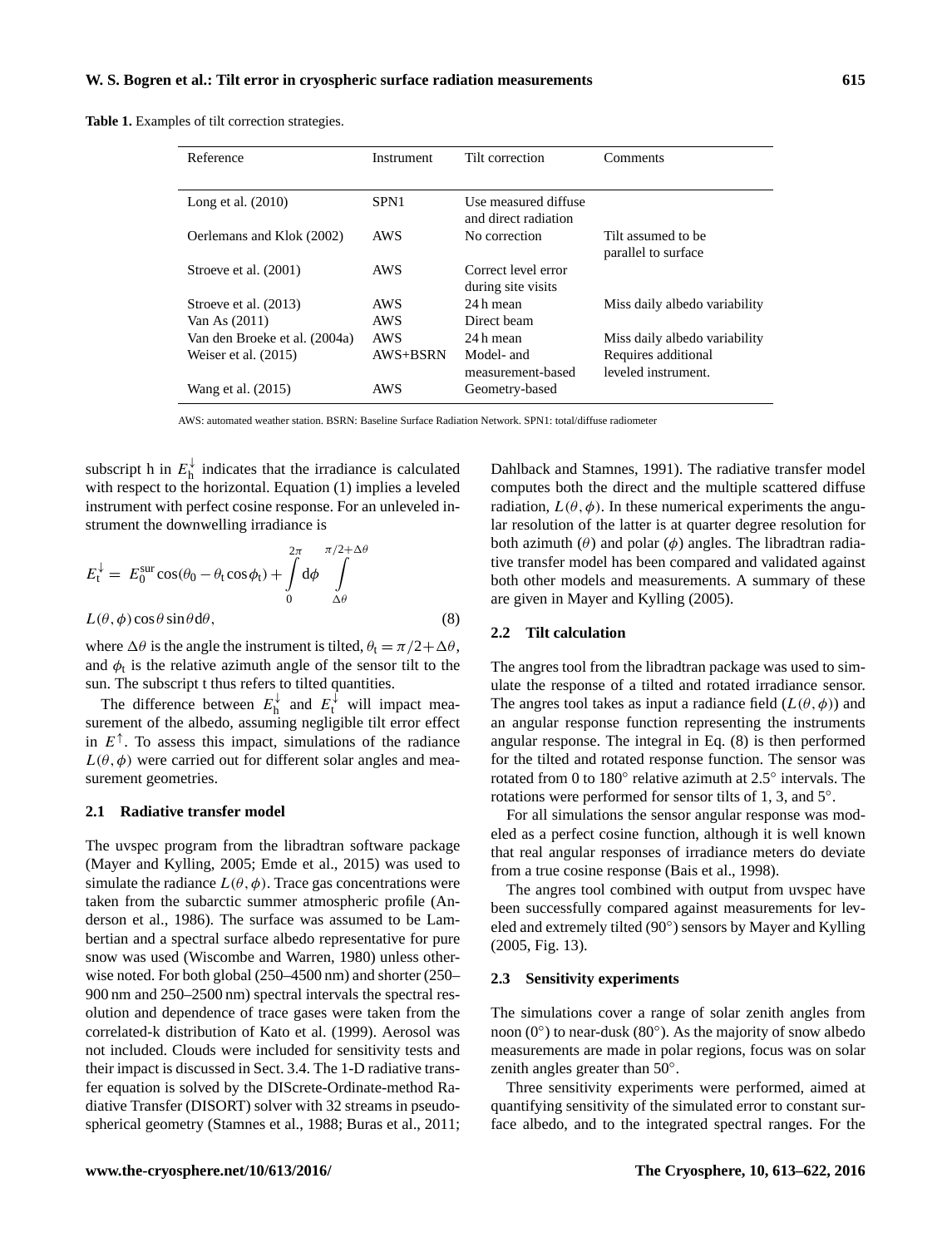<span id="page-3-1"></span>

**Figure 1.** Simulated error in global diffuse irradiance,  $\eta_{\text{dif}}$ , for a cosine-response irradiance sensor tilted 3◦ . One cloudless (top) and two cloudy cases are shown. In the middle and bottom plots, solid (dotted) lines denote liquid (ice) water cloud results. Note different scale on y axes.

first experiment, the surface albedos of 0.9 and 0.2 were considered. For the second experiment, spectral integration was performed over wavelength bands chosen to match approximately the calibrated response of typical visible and complete shortwave irradiance detectors, covering, respectively 250 to 900 nm and 250 to 2500 nm. For the third experiment a homogeneous cloud layer with increasing optical thickness was included in the simulations.

# **2.4 Analysis of sensor error**

The total error introduced by a tilted sensor is the sum of the diffuse ( $\eta_{\text{dif}}$ ) and direct errors ( $\eta_{\text{dir}}$ ), each modified by their respective proportion of diffuse ( $P_{\text{dif}}$ ) and direct ( $P_{\text{dir}}$ ) irradiances ( $P_{\text{dif}} + P_{\text{dir}} = 1$ ):

<span id="page-3-2"></span>
$$
\eta = P_{\text{dir}} \eta_{\text{dir}} + P_{\text{diff}} \eta_{\text{diff}}.\tag{9}
$$

<span id="page-3-0"></span>The sensor tilt error  $\eta$  is defined as the proportional difference between irradiance as measured by a tilted sensor,  $E_t$ , and the true irradiance on a horizontal surface,  $E_h$ :

$$
\eta = \frac{E_{\rm t} - E_{\rm h}}{E_{\rm h}}.\tag{10}
$$

The cosine response of a level irradiance sensor is

$$
R(\theta)_{h}^{\text{dir}} = \cos \theta_0, \tag{11}
$$

while the response of a sensor tilted  $\theta_t$  degrees at  $\phi$  degrees azimuth relative to the sun is

$$
R(\theta, \phi)_t^{\text{dir}} = \cos(\theta_0 - \theta_t \cos \phi). \tag{12}
$$

This is of similar form to Eq. (4) in [Grenfell et al.](#page-8-6) [\(1994\)](#page-8-6), which describes the error in measured albedo incurred when a horizontal measurement is taken over a sloping surface. The measurement error in direct irradiance,  $\eta_{\text{dir}}$ , is therefore insensitive to wavelength and can be calculated from the three variables: solar zenith angle  $\theta_0$ , sensor tilt  $\theta_t$ , and relative azimuth  $\phi$ :

$$
\eta_{\text{dir}} = \frac{\cos(\theta_0 - \theta_t \cos \phi) - \cos \theta_0}{\cos \theta_0}.
$$
\n(13)

The diffuse tilt error of the sensor  $\eta_{\text{dif}}$  was calculated (rightmost term in Eq. [\(8\)](#page-2-1)) by integrating the tilted sensor angular response function across a diffuse radiance distribution and comparing with the result for the leveled sensor (rightmost term in Eq.  $(7)$ ).

Finally, the analysis addresses the daily integration approach for "averaging out" measurement errors due to tilted sensors [\(Van den Broeke et al.,](#page-9-6) [2004a;](#page-9-6) [Stroeve et al.,](#page-8-11) [2006\)](#page-8-11). Daily integrated measurements are simply the sum of irradiance measurements integrated over shorter intervals, for example 5 min, over a full day. In this analysis, solar radiation was modeled in 5 min intervals throughout the day. Irradiances for horizontal and tilted sensors were calculated for each of these solar orientations. Calculations were performed for a sensor tilted 3◦ at a fixed azimuth step, iterated around the compass to produce a full day of irradiance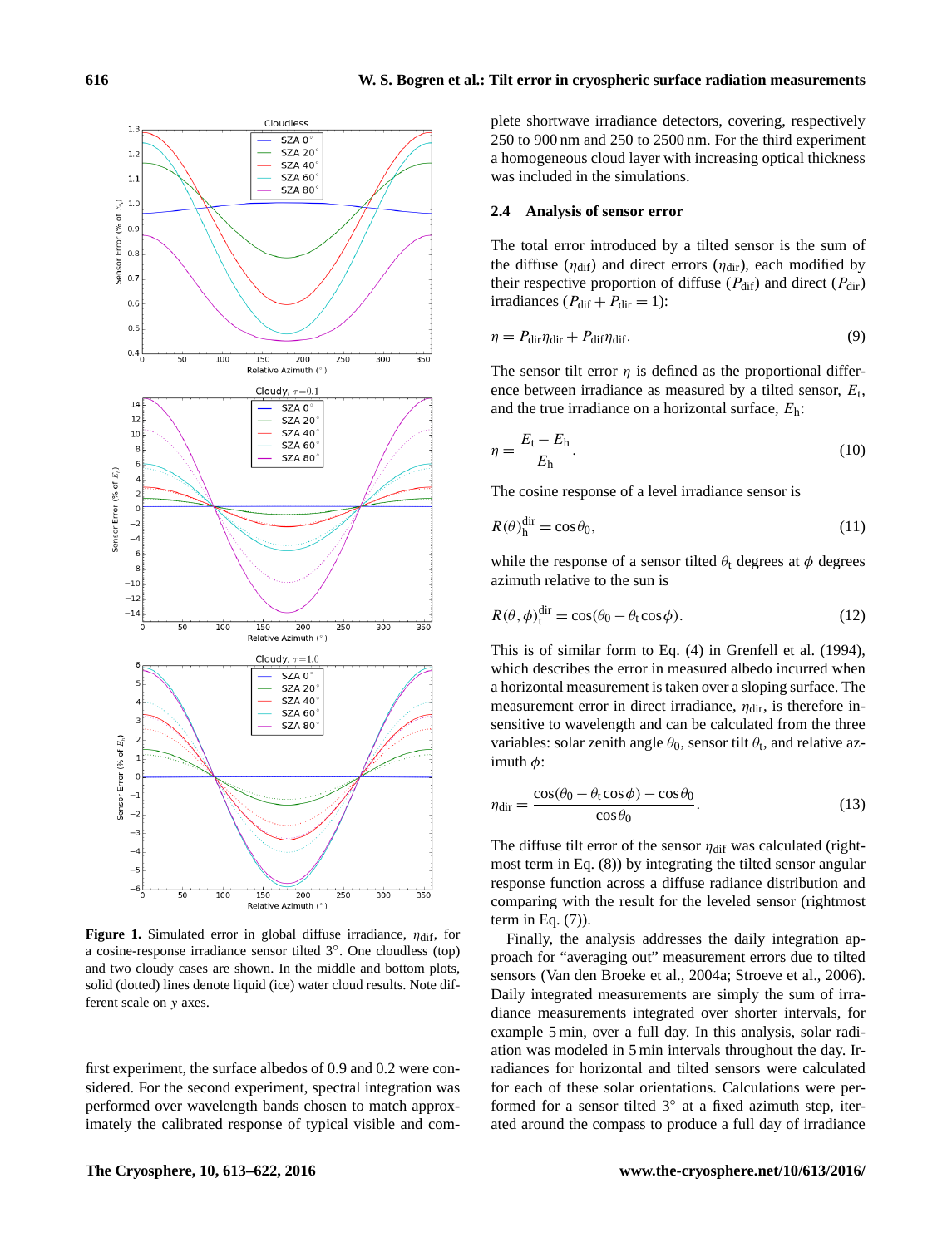<span id="page-4-3"></span>measurements. The error in the daily integrated irradiance is given by

$$
\eta = \frac{\sum E_{\rm t} - \sum E_{\rm h}}{\sum E_{\rm h}},\tag{14}
$$

where it is summed over 24 h.

## <span id="page-4-0"></span>**3 Results**

We first discuss the significance of the diffuse error  $(\eta_{\text{dif}})$ . Next the proportion variables  $(P)$  are explored as functions of solar zenith angle  $(\theta_{sun})$  as well as wavelength, including an assessment of integrated visible and global spectra. The total error introduced by non-level sensor orientation is illustrated, in the form presented by Eq. [\(10\)](#page-3-0). Sensitivity of modeled error to surface albedo and cloudiness, spectral range, as well as effectiveness of daily integration in reducing error are presented in their own subsections.

# **3.1 Diffuse component of sensor error:** η**dif**

The diffuse error varies with sensor tilt, relative azimuth, solar zenith angle, and wavelength. The top plot in Fig. [1](#page-3-1) illustrates the global diffuse error  $\eta_{\text{dif}}$  for a sensor tilted 3 $\degree$  under a cloudless sky. The diffuse sensor error varies from 0.45 to 1.29 % for a 3◦ tilt, while a tilt of 1 and 5◦ have an error range of −0.02 to 0.24 % and 1.39 to 3.07 %, respectively. For all three tilt angles, variability within the reported range is a function of solar zenith angle and relative azimuth, following similar trends to those illustrated in the top plot of Fig. [1.](#page-3-1) For most modeled orientations the diffuse error component is positive. A positive diffuse error component means that the tilted sensor reports a higher value of diffuse irradiance than a leveled sensor. Increasing tilt or azimuth angle away from the sun results in a greater magnitude of error, while solar zenith angle has a variable affect.

#### **3.2 Global error: incorporating** P**dir and** P**dif**

The proportion of direct to diffuse irradiance as viewed by the sensor is also a function of tilt, relative azimuth, solar zenith angle, and wavelength. For all simulated cloudless cases for all solar and sensor orientations, the maximum value of the diffuse error term  $P_{\text{dif}}$   $\eta_{\text{dif}}$  is 0.28 % of the true irradiance. This is substantially less than the product of the maximum  $P_{\text{dif}}$  and the maximum  $\eta_{\text{dif}}$  because these two maxima do not occur at the same solar/sensor orientations and therefore have compensating effects.

Over the same range of solar/sensor orientations, the direct term  $P_{\text{dir}} \eta_{\text{dir}}$  varies from 0 to 40.42 % of the true irradiance, with maximum magnitude of error at high solar zenith angle, high tilt, and sensors pointed either directly towards or away from the sun. The total sensor error, presented in Fig. [2,](#page-4-1) is therefore dominated by the direct term, and varies from 0 to 40.7 %.

<span id="page-4-1"></span>

<span id="page-4-2"></span>**Figure 2.** Total sensor error,  $\eta$  Eq. [\(9\)](#page-3-2), for the full solar shortwave spectrum (global), for a sensor tilted directly toward the sun. The same sky conditions are shown as in Fig. [1:](#page-3-1) one cloudless (top) and two cloudy cases. In the middle and bottom plots, solid (dotted) lines denote liquid (ice) water cloud results. The grey shaded area begins at 49°, representing the lowest observable solar zenith angle at Summit Station, Greenland (latitude 72.58◦ ).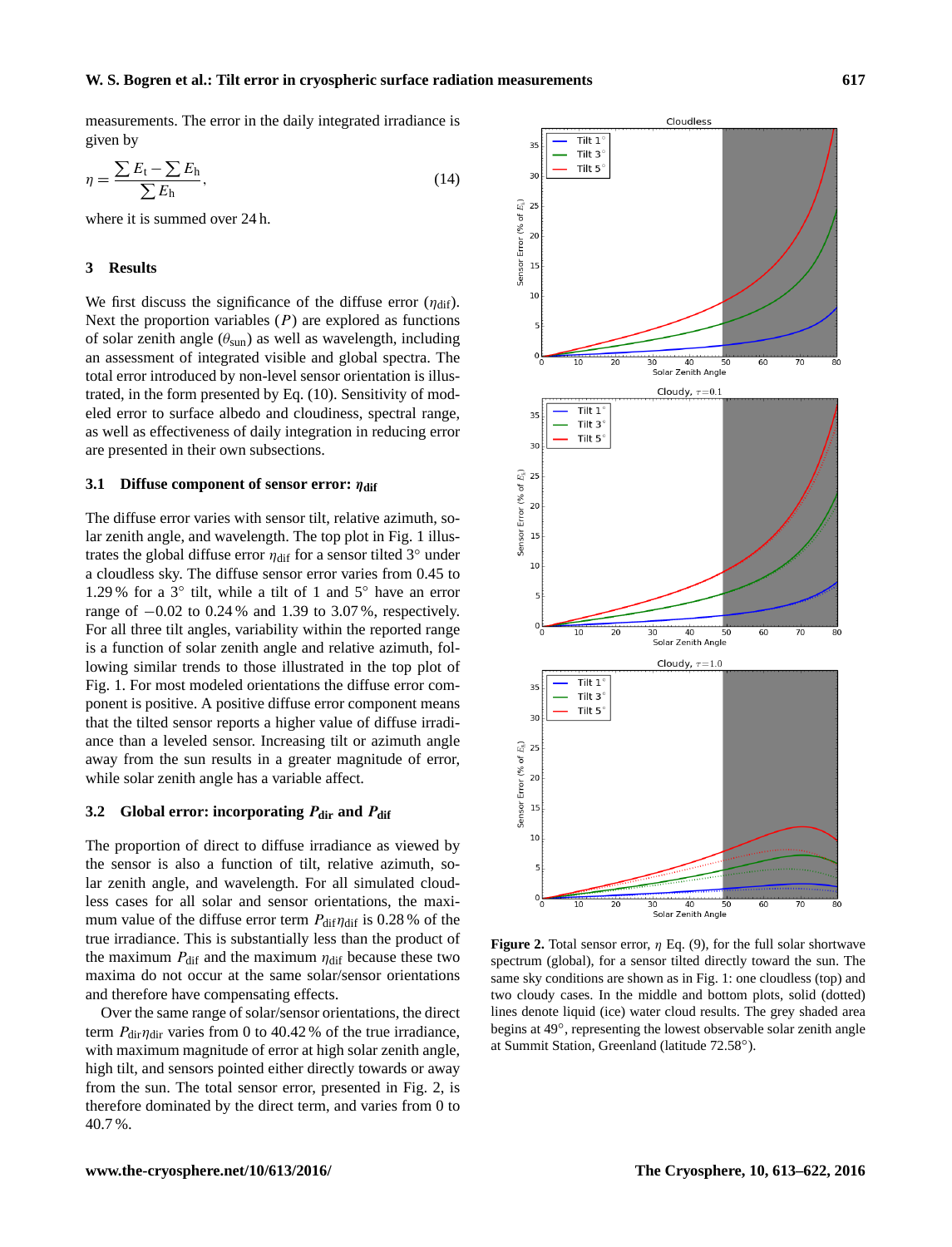<span id="page-5-1"></span>**Table 2.** The diffuse proportion  $(P_{\text{dif}})$  of global irradiance. Variability within the ranges presented is a function of sensor pointing azimuth as well as solar zenith angle. The simulations test a range of solar zenith angles from noon  $(0^{\circ})$  to near-dusk  $(80^{\circ})$ , simulated in 5◦ steps.

| Tilt        | $(250 \text{ to } 4500 \text{ nm})$ | $(250 \text{ to } 2500 \text{ nm})$ $(250 \text{ to } 900 \text{ nm})$ |                |
|-------------|-------------------------------------|------------------------------------------------------------------------|----------------|
| $1^{\circ}$ | $8.2 - 19.4%$                       | $8.4 - 19.7\%$                                                         | $11.9 - 27.9%$ |
| २०          | $8.3 - 23.7%$                       | $8.5 - 24.1%$                                                          | $12.0 - 33.1%$ |
| $5^{\circ}$ | $8.4 - 30.5%$                       | $8.5 - 30.9\%$                                                         | $12.1 - 41.3%$ |

# **3.3 Model sensitivity: spectral range**

In order to test the spectral sensitivity of the modeled sensor error, three spectral ranges were investigated: the full solar spectrum (250–4500 nm), a pseudo-visible (250–900 nm) range, and a visible–infrared (250–2500 nm) range.

The diffuse error  $\eta_{\text{dif}}$ , not shown, does not vary dramatically between the simulated spectral ranges, and the direct error  $\eta_{\text{dir}}$  is insensitive to wavelength. Therefore variations in the proportional weighting factors  $P_{\text{dif}}$  and  $P_{\text{dir}}$  are the most significant difference between the three spectral ranges. As summarized in Table [2,](#page-5-1) the proportion of diffuse irradiance  $P_{\text{dif}}$  increases with higher tilt angles and shorter wavelengths.

# <span id="page-5-0"></span>**3.4 Model sensitivity: surface albedo and homogeneous cloud cover**

In order to test the model sensitivity to variations in surface albedo, the global calculations in Sect. [3.3,](#page-4-2) with the clean snow albedo from [Wiscombe and Warren](#page-9-7) [\(1980\)](#page-9-7), were repeated with constant Lambertian albedo values of 0.2 and 0.9. The magnitude of the diffuse error decreases somewhat with lower albedo, but the most significant effect is once again the impact on the diffuse and direct proportional weighting factors, as summarized in Table [3](#page-5-2) for  $P_{\text{dif}}$ . With higher  $P_{\text{dir}}$  over a low albedo surface, the global sensor error  $\eta_{\text{glob}}$  is higher. The maximum error  $\eta_{\text{glob}}$  for surface albedos of 0.2, 0.9, and pure snow albedo from [Wiscombe and](#page-9-7) [Warren](#page-9-7) [\(1980\)](#page-9-7), are 42.1, 40.9, and 40.7 %, respectively.

To estimate the effect of clouds on the tilt error, a homogeneous cloud layer was introduced between 4 and 5 km altitude. Both water and ice clouds were simulated. The water cloud was assumed to consist of water droplets with an effective radius of 10.0 µm. Water cloud optical properties were taken from the parameterization of [Hu and Stamnes](#page-8-22) [\(1993\)](#page-8-22). For the ice water cloud simulations the parameterization of [Key et al.](#page-8-23) [\(2002\)](#page-8-23) was used and the ice particles were assumed to be solid columns. Simulations were made for visible cloud optical depths of 0.1, 1.0, 10.0, and 100.0.

The middle and bottom plots of Figs. [1](#page-3-1) and [2](#page-4-1) show the global diffuse error and total sensor error, respectively, for cloud optical depths of  $\tau = 0.1$  and  $\tau = 1.0$ . The global diffuse error increases considerably when introducing an op-

<span id="page-5-2"></span>**Table 3.** Diffuse proportion ( $P_{\text{dif}}$ ) for different surface albedos. The results are for the global (250 to 4500 nm), spectral range. Variability within the ranges presented is a function of sensor pointing azimuth as well as solar zenith angle.

| Tilt        | Wiscombe and<br>Warren (1980) | Constant albedo | Constant albedo |
|-------------|-------------------------------|-----------------|-----------------|
|             | clean snow                    | 0.9             | 0.2             |
| $1^{\circ}$ | $8.2 - 19.4%$                 | $7.8 - 19.0%$   | $4.1 - 16.0\%$  |
| $3^{\circ}$ | $8.3 - 23.7%$                 | $7.8 - 23.2\%$  | $4.1 - 19.6\%$  |
| $5^{\circ}$ | $8.4 - 30.5\%$                | $7.9 - 30.0%$   | $4.2 - 25.6%$   |

tically thin cloud layer; compare top and middle plots of Fig. [1.](#page-3-1) When the cloud becomes optically thicker the error gets smaller; compare middle and bottom plots of Fig. [1.](#page-3-1) For an optically thin cloud, the radiation is mostly scattered in the forward direction, thus increasing the radiation field around the direction of the sun. As the cloud thickens, multiple scattering increases and the radiation loses all information about its initial direction. Thus, for a cloudless sky the diffuse error is small due to the near-isotropic Rayleigh scattering phase function. For optically thin clouds, the error is large due to the strong forward scattering phase function of the clouds, while for optically thick clouds, multiple scattering becomes important and the error decreases.

For the optically thin cloud ( $\tau = 0.1$ ), the direct radiation still gives the largest contribution to the total sensor error; see middle plot of Fig. [2.](#page-4-1) For the optically thicker cloud with  $\tau = 1.0$ , the diffuse radiation starts to dominate and the total error gets smaller; see lower plot in Fig. [2.](#page-4-1) For a cloud with optical depth larger than 10, the radiation is diffuse and the total sensor error is less than 0.3 % for all solar zenith angles.

## **3.5 Daily integrated irradiance**

Error in daily integrated irradiance introduced by 3° sensor tilt was calculated for 6 days at Summit, Greenland, starting from solstice and continuing to mid-October. The results are valid for observations along the latitude 72.58°. The dates are chosen for the progression of solar zenith at local noon, from 49° (solstice) through 55, 60, 70, 75, and 80°.

As shown in Fig. [3,](#page-6-1) the potential error of the integrated measurements is highest when the sensor is tilted due north  $(0^{\circ})$  or due south  $(180^{\circ})$ , and decreases when the pointing angle is further toward east or west. Within 1 month of solstice, the highest potential error in measured integrated irradiance remains under 1 %. However, measurements made more than 2 months (red dashed, dotted line in Fig. [3\)](#page-6-1) from summer solstice by an automatic weather station tilted 3◦ due north or south show more than 5 % potential error in daily integrated irradiance.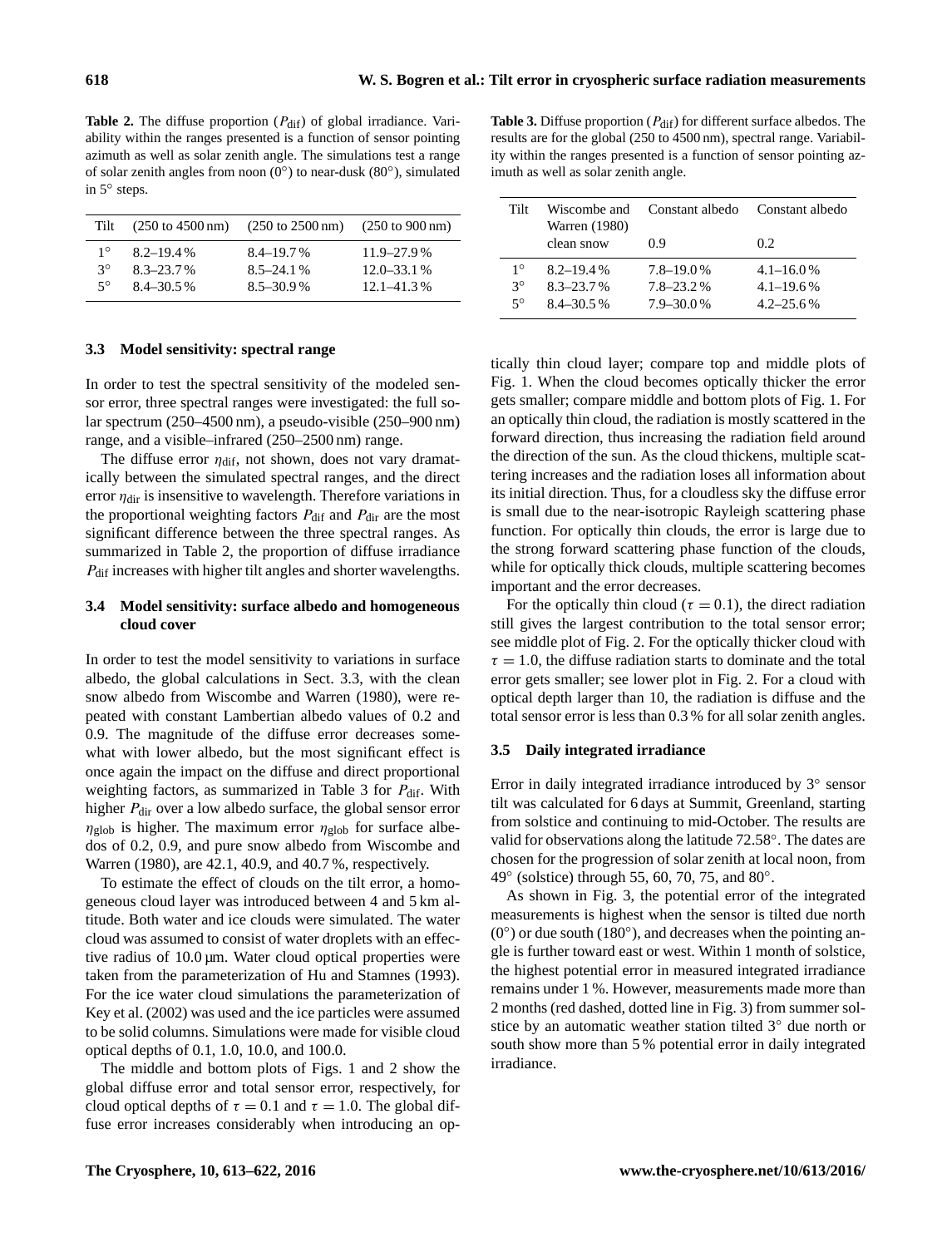<span id="page-6-1"></span>

**Figure 3.** Error in daily integrated irradiance (see Eq. [\(14\)](#page-4-3)), plotted against sensor tilt azimuth. Dates are chosen to show a local noon solar zenith angle of 49° (solstice), 55, 60, 70, 75, and 80°, respectively, reading down the legend.

## <span id="page-6-0"></span>**4 Discussion**

The potential error from sensor orientation has long been recognized (e.g., [Van den Broeke et al.,](#page-9-6) [2004a;](#page-9-6) [Stroeve et al.,](#page-8-24) [2005\)](#page-8-24), but methods for addressing the potential error have historically not been described in detail. The long-term instability of towers and weather stations deployed on ice sheets is well documented (e.g., [Stroeve et al.,](#page-8-24) [2005,](#page-8-24) [2006;](#page-8-11) [Van de Wal](#page-9-8) [et al.,](#page-9-8) [2005\)](#page-9-8). In validating MODIS albedo products, [Stroeve](#page-8-24) [et al.](#page-8-24) [\(2005,](#page-8-24) [2006\)](#page-8-11) did not use AWS data when sensors were discovered during annual site visits to have leveling errors greater than 2° [\(Stroeve et al.,](#page-8-11) [2005\)](#page-8-24) and 3° (Stroeve et al., [2006\)](#page-8-11); the smaller leveling errors were addressed by using integrated daily albedo.

For realistic scenarios we have shown that the potential error in measured irradiance from a slight misalignment and leveling of the instrument may be greater than 2 %, and in some cases, much greater. However, the error varies over a broad range with the azimuth of the tilt, as well as variations in surface albedo and atmospheric conditions which can affect the proportions of diffuse and direct irradiances. This was exemplified by the study of [Kreuter et al.](#page-8-25) [\(2014\)](#page-8-25) who compared several UV and visible spectrometer measurements at a coastal site in the Arctic with a detailed 3- D version of the radiative transfer model used in the present study. Besides changes in drift ice, aerosol, and distant high clouds, a detector tilt of about 1◦ was one of the plausible explanations for the differences between measurements and simulations.

Small leveling errors are extremely difficult to prevent when instruments are mounted on snow and ice. Accurate in situ measurements of albedo are important for validation

of satellite products and input for climate models. For more recent applications such as attempting to estimate concentrations of aerosols and impurities deposited in the upper layer of a snowpack, it is critical that remaining sources of significant uncertainty are identified and addressed. Therefore, while existing measurements may or may not include components from this error source, it does represent a significant source of uncertainty that must be addressed for applications of albedo observations in polar regions. It is not suggested that every measurement from a sensor which may have been tilted is subject to the maximum potential error; nor is it even suggested that existing measurements are too greatly influenced by this error to be useful. We do, however, recommend greater care be placed into the leveling of measurements and feel hand-leveled observations (e.g., on a handheld extension) are prone to larger errors than operators may expect.

With a precise record of sensor orientation, the potential error of a measurement can be estimated. However, sensors for monitoring orientation would add complications to design and deployment, especially for short-term measurements. They are not typically integrated in the design of equipment for field campaigns, nor towers or automatic weather stations. Given the magnitude of potential error involved and the desired accuracy of measurements, this practice should be reconsidered. Knowledge of the sensor orientation may still not make it simple to fully correct the error unless a complete record of sky conditions is available, including ozone absorption in the UV, optical depths of significant aerosols, and single scattering albedo. For scattered clouds, a 3-D radiative transfer model may be needed. Due to these challenges in applying accurate corrections, emphasis should be placed on recognizing the level of uncertainty introduced by a misaligned sensor, and taking every step to minimize errors in alignment. It is furthermore critical to maintain a precise log of sensor orientation in order to quantify firm boundaries on the uncertainty of a measurement. Potential errors due to tilt problems are also reduced by making measurements which integrate over short intervals close to noon, and for daily integrated values around summer solstice.

Any tilt correction method will depend on the information available about tilt and rotation of the instrument. Furthermore, the tilt correction will depend on the state of the atmosphere. The need and importance of tilt correction depends on the use of the data. Satellite validation requires cloud-free data for which the tilt error is one of the major uncertainties and reaches a maximum. For studies including all weather data the cloudy data will be less affected by tilt errors.

In the case where no information is available about tilt or orientation and the state of the atmosphere, 24 h running averages have been used by several authors, including [Van den](#page-9-9) [Broeke et al.](#page-9-9) [\(2004b\)](#page-9-9) and [Stroeve et al.](#page-9-0) [\(2013\)](#page-9-0). While this approach may intuitively be appealing it will miss any daily variation in the surface albedo and, as shown above, may, for example, give errors around  $\pm 5$ % for sensor tilts of 3<sup>°</sup>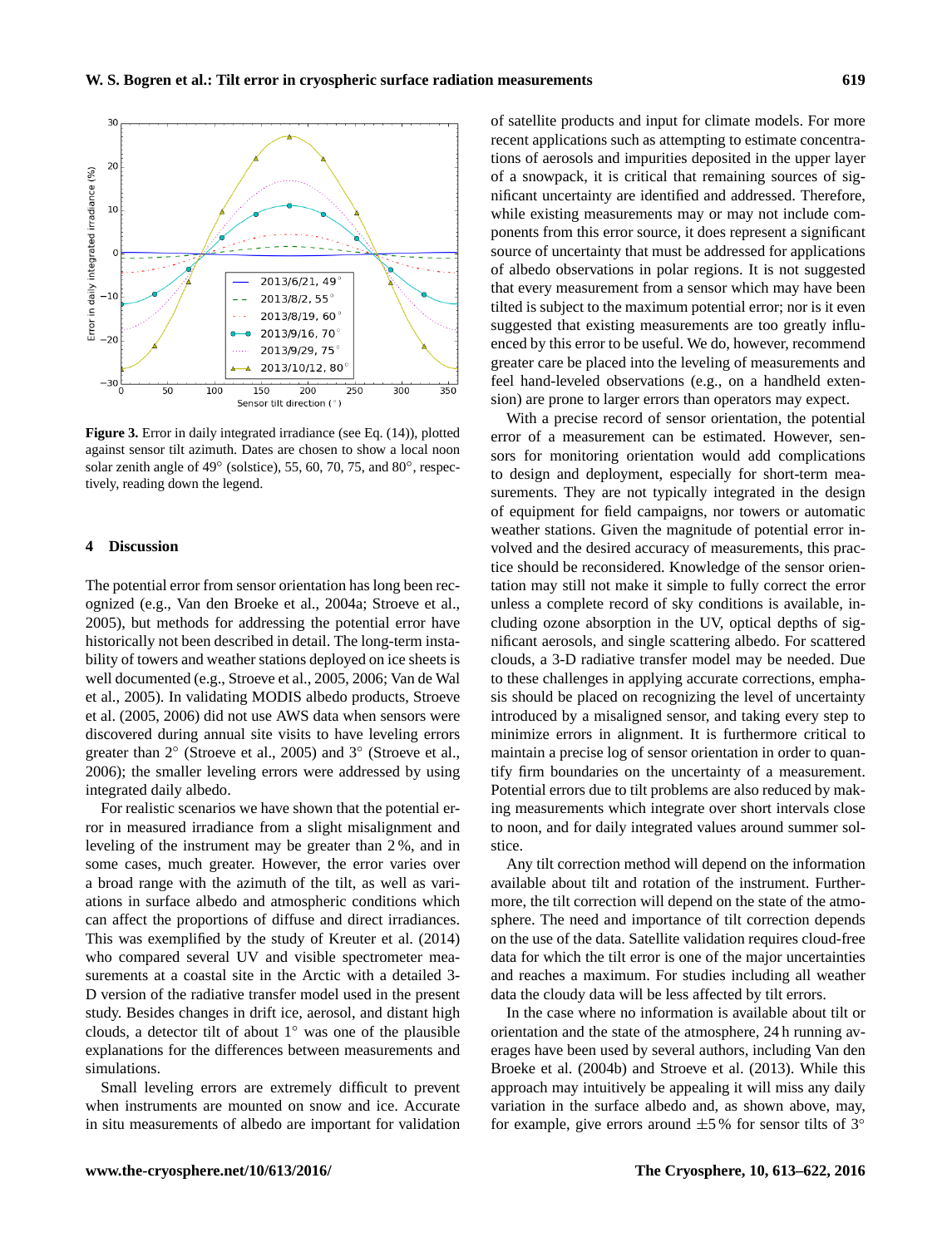for Summit, Greenland, over a 2 month period around solstice. These shortcomings are largest for a cloudless sky and 24 h running averages may be justified under stable cloud conditions. If tilt and rotation information is available, this may be used to correct the downwelling shortwave radiation. Using inclinometer and compass information [Van As](#page-9-3) [\(2011\)](#page-9-3) tilt-corrected the direct component of the downwelling shortwave radiation. [Wang et al.](#page-9-5) [\(2015\)](#page-9-5) recently presented a retrospective iterative geometry-based tilt correction method. For cloudless sky measurements the tilt and rotation angles are estimated by finding the modeled insolation for various tilt and rotation angles that best agrees with the measured insolation. The estimated tilt and rotation angles may subsequently be used to correct both cloudless and cloudy measurement data. [Wang et al.](#page-9-5) [\(2015\)](#page-9-5) show that this tilt correction method gives lower biases both for unadjusted measurements and also for measurements tilt-adjusted using inclinometer information. This method requires no extra measurements of tilt and orientation to be made. It may thus be used for all past radiation measurements where such information is not available. Another tilt correction method was presented by [Weiser](#page-9-4) [et al.](#page-9-4) [\(2015\)](#page-9-4). It, however, requires data from a nearby leveled sensor, and as such is not applicable for most long-term installations such as AWS stations.

The simulations presented here demonstrate that the impact of the tilt error is largest for cloudless skies. It is also these measurement conditions that are used for satellite validation. The impact of the tilt error decreases in the presence of increasingly optically thicker clouds. This is caused by changes in the ratio of diffuse versus global radiation. Tilt correction methods that rely on knowledge about this ratio may benefit from the estimates of this ratio.

AWS stations provide long-term records of essential climate variables. As such, methods to correct past, present, and future data where limited ancillary information is available, is of great value. The method presented by [Wang et al.](#page-9-5) [\(2015\)](#page-9-5) may be used for this purpose. It does require assumptions about the cloud fraction. An alternative sequence for estimating the cloud fraction may be to (1) identify truly cloudless data to obtain tilt information using the RIGB method; (2) calculate albedo for the cloudless days; (3) for cloudy days use a method similar to Stamnes et al. (1991) to obtain estimate of cloud optical depth (and hence indirectly cloud fraction); and (4) perform tilt correction for cloudy days based on tilt information from (1) and cloud fraction from (3). For future instrument deployments, it may be worthwhile also considering increasing the time resolution of reported data, if feasible, to provide more data to the RIGB and other tilt correction methods.

#### <span id="page-7-0"></span>**5 Conclusions**

Non-level irradiance measurements can result from a tilted or slowly shifting sensor installed over a snow surface or a rapidly shifting sensor mounted on a mobile platform. We have evaluated the error in irradiance measurements and corresponding albedo estimates due to sensor tilt, with a focus on high latitudes. For a cloudless sky, the diffuse error,  $\eta_{\text{dif}}$ , due to the diffuse irradiance is of minimal importance as it is consistently low, varying between −0.02 and 3.07 % for all simulated geometries and model parameters. The total diffuse error term is reduced to 0.28 % due to the proportion of diffuse and direct radiation,  $P_{\text{dif}}$ . By contrast the direct error,  $\eta_{\text{dir}}$ , varies from 0 to 50%, reduced by direct proportion  $P_{\text{dir}}$  to a maximum 40.42%. The simplest method for estimating sensor error is therefore  $P_{\text{dir}} \eta_{\text{dir}}$ , which deviates less than 0.28 % from the total sensor error for a clear polar atmosphere. The direct error  $\eta_{\text{dir}}$  can be calculated directly using Eq. (5) when the sensor and solar geometries are known, but  $P_{\text{dir}}$  must be measured or modeled.

The total error in irradiance, and hence albedo measurements due to tilt errors, increases with increasing solar zenith angles. For a solar zenith angle of 60◦ , a sensor tilt of 1, 3, and 5◦ can introduce up to 2.7, 8.1, and 13.5 % error, respectively, in the measured irradiance and derived albedo. The corresponding numbers for a solar zenith angle of 70° are 4.2, 12.6, and 20.9 %. Integrating measurements over the day decreases these numbers to a maximum of about  $\pm 4$  % (11%) for a tilt of 3° and solar zenith angle at noon of  $60^\circ$  $(70^{\circ})$ .

Simulations including a cloud layer demonstrate that the tilt error decreases with increasing cloud optical depth. For solar zenith angles above about 60°, the use of a cloudless correction may overestimate the correction when the sky has a optically thin cloud layer (haze). Hence, knowledge about the presence of thin clouds may improve cloud correction methods under these sky conditions. For optically thick clouds the correction is negligible.

The present results demonstrate that tilt information and/or tilt correction methods are needed in order to improve the surface irradiance and albedo data sets used in climate studies and to validate satellite retrievals. Tilt information would make it possible to determine an upper bound for the measurement uncertainty due to tilt error. Such uncertainty estimates due to tilt error should be included in the uncertainty estimates of the measured quantity.

The measurements made by the AWS stations are extremely important to follow the changing climate. As such increased understanding of the importance and quantification of the tilt error is warranted. Thus, a dedicated validation study for various tilt angles under a high sun and high albedo is warranted. Such a study should also include the testing and validation of tilt correction methods.

*Acknowledgement.* This work was conducted within the Norwegian Research Council's NORKLIMA program under the Variability of Albedo Using Unmanned Aerial Vehicles (VAUUAV) project (NFR no. 184724), Hydrologic sensitivity to Cryosphere-Aerosol interaction in Mountain Processes (HyCAMP) project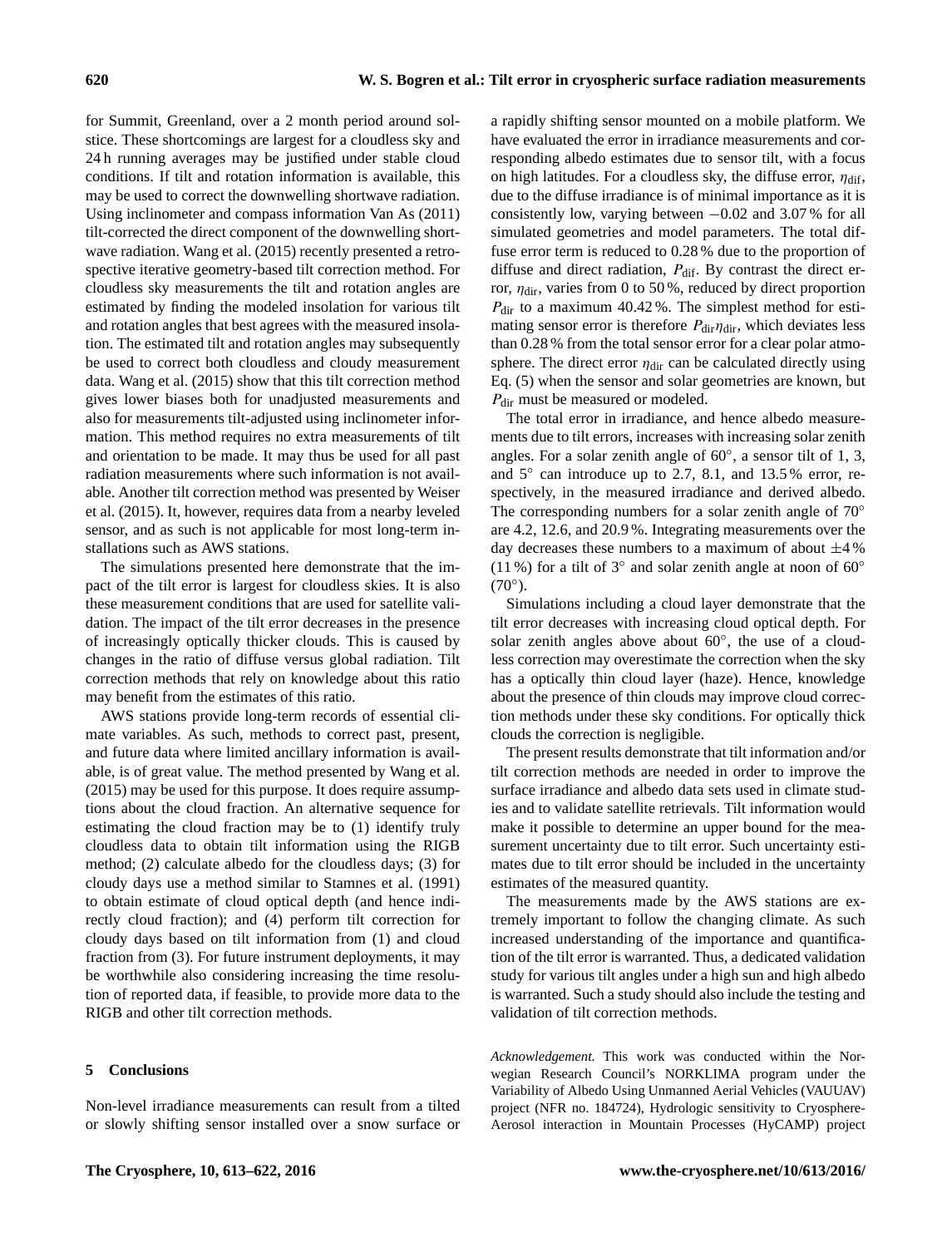(NFR no. 222195), and the Remote Imaging and Spectral Characterization of the Cryosphere (RISCC) project (NFR no. 196204). The authors would also like to acknowledge the constructive comments received during review from C. Zender, D. van As, and an anonymous reviewer.

#### Edited by: C. Duguay

#### **References**

- <span id="page-8-16"></span>Anderson, G., Clough, S., Kneizys, F., Chetwynd, J., and Shettle, E.: AFGL atmospheric constituent profiles (0–120 km), Hansom AFB, Bedford, MA, 1986.
- <span id="page-8-0"></span>Aoki, T., Aoki, T., Fukabori, M., Hachikubo, A., Tachibana, Y., and Nishio, F.: Effects of snow physical parameters on spectral albedo and bidirectional reflectance of snow surface, J. Geophys. Res., 105, 10219–10236, 2000.
- Augustine, J. A., DeLuisi, J. J., and Long, C. N.: Surfrad a national surface radiation budget network for atmospheric resarch, B. Am. Meteorol. Soc., 81, 2341–2357, 2000.
- <span id="page-8-21"></span>Bais, A. F., Kazadzis, S., Balis, D., Zerefos, C. S., and Blumthaler, M.: Correcting global solar ultraviolet spectra recorded by a brewer spectroradiometer for its angular response error, Appl. Optics, 37, 6339–6444, 1998.
- <span id="page-8-10"></span>Bernhard, G. and Seckmeyer, G.: Uncertainty of measurements of spectral solar UV irradiance, J. Geophys. Res., 104, 14321– 14345, 1999.
- <span id="page-8-19"></span>Buras, R., Dowling, T., and Emde, C.: New secondary-scattering correction in DISORT with increased efficiency for forward scattering, J. Quant. Spectrosc. Ra., 112, 2028–2034, 2011.
- <span id="page-8-20"></span>Dahlback, A. and Stamnes, K.: A new spherical model for computing the radiation field available for photolysis and heating at twilight, Planet. Space Sci., 39, 671–683, 1991.
- <span id="page-8-15"></span>Emde, C., Buras-Schnell, R., Kylling, A., Mayer, B., Gasteiger, J., Hamann, U., Kylling, J., Richter, B., Pause, C., Dowling, T., and Bugliaro, L.: The libRadtran software package for radiative transfer calculations (Version 2.0), Geosci. Model Dev. Discuss., 8, 10237–10303, doi[:10.5194/gmdd-8-10237-2015,](http://dx.doi.org/10.5194/gmdd-8-10237-2015) 2015.
- <span id="page-8-8"></span>Gardner, A. S. and Sharp, M. J.: A review of snow and ice albedo and the development of a new physically based broadband albedo parameterization, J. Geophys. Res., 115, 1–15, 2010.
- <span id="page-8-6"></span>Grenfell, T. C., Warren, S. G., and Mullen, P. C.: Reflection of solar radiation by the Antarctic snow surface at ultraviolet, visible, and near-infrared wavelengths, J. Geophys. Res., 99, 18669–18684, 1994.
- <span id="page-8-22"></span>Hu, Y. X. and K. Stamnes.: An accurate parameterization of the radiative properties of water clouds suitable for use in climate models, J. Climate, 6, 728–742, 1993.
- <span id="page-8-17"></span>Kato, S., Ackerman, T. P., Mather, J. H. and Clothiaux, E. E.: The kdistribution method and correlated-k approximation for a shortwave radiative transfer model, J. Quant. Spectrosc. Ra., 62, 109– 121, 1999.
- <span id="page-8-23"></span>Key, J. R., Yang, P., Baum, B. A., and Nasiri, S. L.: Parameterization of shortwave ice cloud optical properties for various particle habits, J. Geophys. Res., 107, D13, doi[:10.1029/2001JD000742,](http://dx.doi.org/10.1029/2001JD000742) 2002.
- <span id="page-8-3"></span>Klein, A. G., and Stroeve, J.: Development and validation of a snow albedo algorithm for the MODIS instrument, Ann. Glaciol., 34, 45–52, 2002.
- <span id="page-8-25"></span>Kreuter, A., Buras, R., Mayer, B., Webb, A., Kift, R., Bais, A., Kouremeti, N., and Blumthaler, M.: Solar irradiance in the heterogeneous albedo environment of the Arctic coast: measurements and a 3-D model study, Atmos. Chem. Phys., 14, 5989– 6002, doi[:10.5194/acp-14-5989-2014,](http://dx.doi.org/10.5194/acp-14-5989-2014) 2014.
- <span id="page-8-2"></span>Liang, S.: Narrowband to broadband conversions of land surface albedo I Algorithms, Remote Sens. Environ., 76, 213–238, 2001.
- <span id="page-8-5"></span>Long, C. N., Bucholtz, A., Jonsson, H., Schmid, H., Vogelmann, A., and Wood, J.: A method of correcting for tilt from horizontal in downwelling shortwave irradiance measurements on moving platforms, Open Atmos. Sci. J., 4, 78–87, 2010.
- <span id="page-8-14"></span>Mayer, B. and Kylling, A.: Technical note: The libRadtran software package for radiative transfer calculations – description and examples of use, Atmos. Chem. Phys., 5, 1855–1877, 2005.
- <span id="page-8-9"></span>Nicolaus, M., Hudson, S. R., Gerland, S., and Munderloh, K.: A modern concept for autonomous and continuous measurements of spectral albedo and transmittance of sea ice, Cold Reg. Sci. Technol., 62, 14–28, 2010.
- <span id="page-8-13"></span>Oerlemans, J. and Klok, E. J.: Energy balance of a glacier surface: analysis of automatic weather station data from the Morteratschgletscher, Switzerland, Arct. Antarct. Alp. Res., 34, 477– 485, 2002.
- <span id="page-8-7"></span>Perovich, D. K., Grenfell, T. C., Light, B., and Hobbs, P. V.: Seasonal evolution of the albedo of multiyear Arctic sea ice, J. Geophys. Res., 107, 1–13, 2002.
- <span id="page-8-4"></span>Sellers, P. J., Meeson, B. W., Hall, F. G., Asrar, G., Murphy, R. E., Schiffer, R. A., Bretherton, F. P., Dickinson, R. E., Ellingson, R. G., Field, C. B., Huemmrich, K. F., Justice, C. O., Melack, J. M., Roulet, N. T., Schimel, D. S., and Try, P. D.: Remote sensing of the land surface for studies of global change: models – algorithms – experiments, Remote Sens. Environ., 51, 3–26, 1995.
- <span id="page-8-18"></span>Stamnes, K., Tsay, S.-C., Wiscombe, W., and Jayaweera, K.: Numerically stable algorithm for discrete–ordinate–method radiative transfer in multiple scattering and emitting layered media, Appl. Optics, 27, 2502–2509, 1988.
- Stamnes, K., Slusser, J., and Bowen, M.: Derivation of total ozone abundance and cloud effects from spectral irradiance measurements, Appl. Opt., 30, 4418–4426, 1991.
- Steffen, K. and Box, J.: Surface climatology of the Greenland ice sheet: Greenland climate network 1995–1999, J. Geophys. Res., 106, 33951–33964, 2001.
- <span id="page-8-1"></span>Stroeve, J.-C., Nolin, A., and Steffen, K.: Comparison of AVHRRderived and in situ surface albedo over the Greenland Ice Sheet, Remote Sens. Environ., 62, 262–276, 1997.
- <span id="page-8-12"></span>Stroeve, J.-C., Box, J. E., Fowler, C., Haran, T., and Key, J.: Intercomparison between in situ and AVHRR polar pathfinder-derived surface albedo over greenland, Remote Sens. Environ., 75, 360– 374, 2001.
- <span id="page-8-24"></span>Stroeve, J.-C., Box, J. E., Gao, F., Liang, S., Nolin, A., and Schaaf, C.: Accuracy assessment of the MODIS 16-day albedo product for snow: comparisons with Greenland in situ measurements, Remote Sens. Environ., 94, 46–60, 2005.
- <span id="page-8-11"></span>Stroeve, J.-C., Box, J. E., and Haran, T.: Evaluation of the MODIS (MOD10A1) daily snow albedo product over the Greenland ice sheet, Remote Sens. Environ., 105, 155–171, 2006.